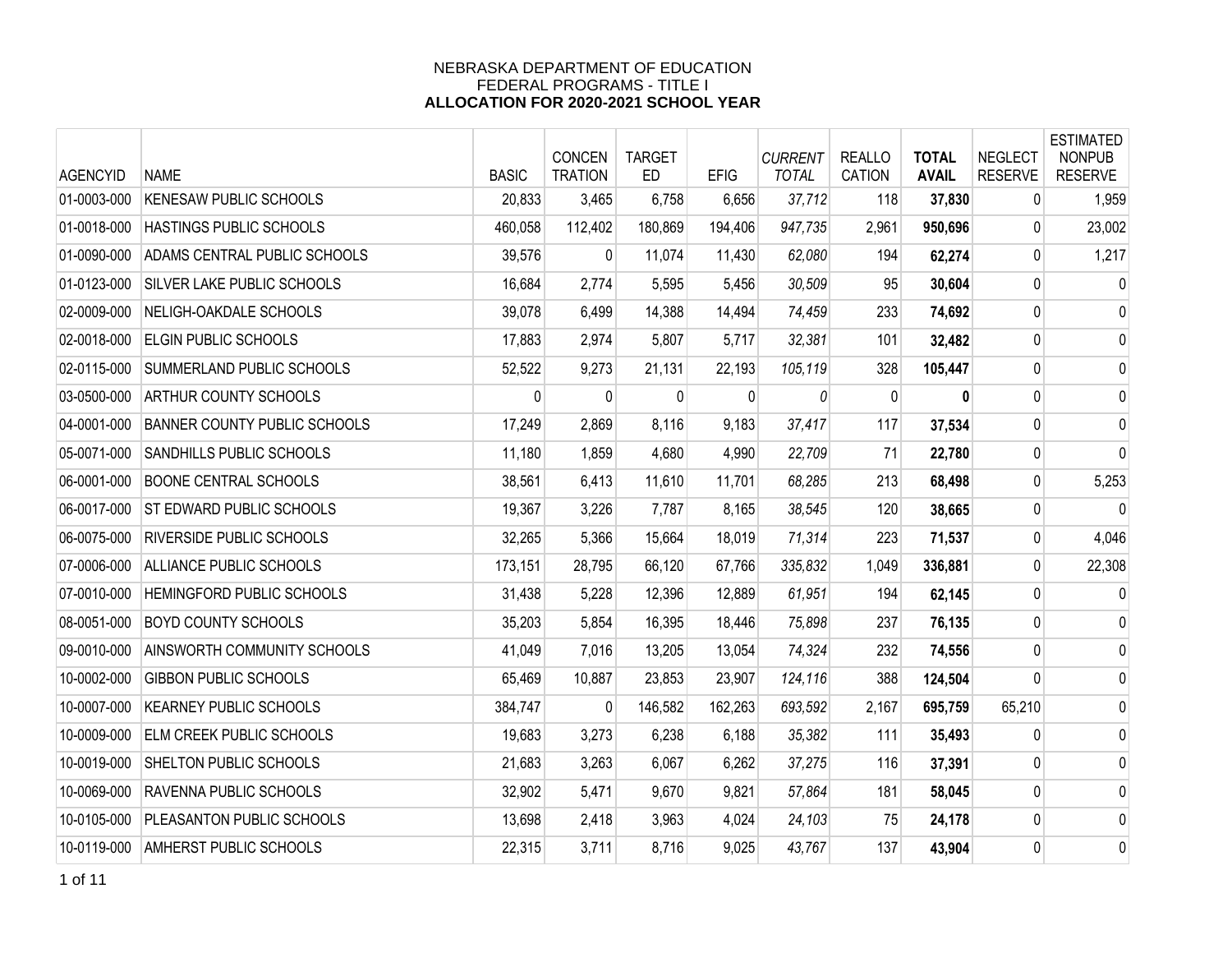| <b>AGENCYID</b> | <b>NAME</b>                          | <b>BASIC</b> | CONCEN<br><b>TRATION</b> | <b>TARGET</b><br><b>ED</b> | <b>EFIG</b> | <b>CURRENT</b><br><b>TOTAL</b> | <b>REALLO</b><br>CATION | <b>TOTAL</b><br><b>AVAIL</b> | <b>NEGLECT</b><br><b>RESERVE</b> | <b>ESTIMATED</b><br><b>NONPUB</b><br><b>RESERVE</b> |
|-----------------|--------------------------------------|--------------|--------------------------|----------------------------|-------------|--------------------------------|-------------------------|------------------------------|----------------------------------|-----------------------------------------------------|
| 11-0001-000     | <b>TEKAMAH-HERMAN COMMUNITY SCHS</b> | 34,023       | 3,818                    | 9,521                      | 9,827       | 57,189                         | 179                     | 57,368                       | 0                                | 0                                                   |
| 11-0014-000     | OAKLAND CRAIG PUBLIC SCHOOLS         | 40,433       | 6,724                    | 17,172                     | 18,414      | 82,743                         | 259                     | 83,002                       | 0                                | 0                                                   |
| 11-0020-000     | LYONS-DECATUR NORTHEAST SCHS         | 28,556       | 4,749                    | 12,281                     | 13,235      | 58,821                         | 184                     | 59,005                       | 0                                | $\mathbf{0}$                                        |
| 12-0056-000     | DAVID CITY PUBLIC SCHOOLS            | 59,028       | 9,816                    | 18,464                     | 18,387      | 105,695                        | 330                     | 106,025                      | 0                                | 9,335                                               |
| 12-0502-000     | <b>EAST BUTLER PUBLIC SCHOOLS</b>    | 16,104       | 0                        | 4,506                      | 4,651       | 25,261                         | 79                      | 25,340                       | 0                                | 4,275                                               |
| 13-0001-000     | PLATTSMOUTH COMMUNITY SCHOOLS        | 118,087      | 19,637                   | 36,478                     | 36,469      | 210,671                        | 658                     | 211,329                      | 0                                | 6,487                                               |
| 13-0022-000     | <b>WEEPING WATER PUBLIC SCHOOLS</b>  | 23,411       | 4,079                    | 6,918                      | 6,950       | 41,358                         | 129                     | 41,487                       | 0                                | $\mathbf 0$                                         |
| 13-0032-000     | LOUISVILLE PUBLIC SCHOOLS            | 25,222       | $\mathbf{0}$             | 7,058                      | 7,285       | 39,565                         | 124                     | 39,689                       | 0                                | 0                                                   |
| 13-0056-000     | CONESTOGA PUBLIC SCHOOLS             | 38,611       | 0                        | 10,804                     | 11,151      | 60,566                         | 189                     | 60,755                       | 0                                | $\mathbf 0$                                         |
| 13-0097-000     | ELMWOOD-MURDOCK PUBLIC SCHOOLS       | 12,402       | 0                        | 3,470                      | 3,582       | 19,454                         | 61                      | 19,515                       | 0                                | $\mathbf 0$                                         |
| 14-0008-000     | HARTINGTON NEWCASTLE PUBLIC SCHOOLS  | 37,640       | 0                        | 10,533                     | 10,871      | 59,044                         | 184                     | 59,228                       | 0                                | 8,997                                               |
| 14-0045-000     | RANDOLPH PUBLIC SCHOOLS              | 18,371       | 3,055                    | 5,346                      | 5,447       | 32,219                         | 101                     | 32,320                       | 0                                | 354                                                 |
| 14-0054-000     | LAUREL-CONCORD-COLERIDGE SCHOOL      | 35,635       | 5,926                    | 11,250                     | 11,172      | 63,983                         | 200                     | 64,183                       | 0                                | 374                                                 |
| 14-0101-000     | WYNOT PUBLIC SCHOOLS                 | 13,079       | 2,175                    | 5,173                      | 5,386       | 25,813                         | 81                      | 25,894                       | 0                                | 798                                                 |
| 15-0010-000     | <b>CHASE COUNTY SCHOOLS</b>          | 43,630       | 7,256                    | 13,364                     | 13,396      | 77,646                         | 243                     | 77,889                       | 0                                | 0                                                   |
| 15-0536-000     | WAUNETA-PALISADE PUBLIC SCHS         | 24,520       | 4,329                    | 11,321                     | 13,160      | 53,330                         | 167                     | 53,497                       | 0                                | 0                                                   |
| 16-0006-000     | VALENTINE COMMUNITY SCHOOLS          | 56,257       | 9,355                    | 18,141                     | 17,899      | 101,652                        | 318                     | 101,970                      | 0                                | 0                                                   |
| 16-0030-000     | CODY-KILGORE PUBLIC SCHS             | 15,324       | 2,953                    | 8,692                      | 11,222      | 38,191                         | 119                     | 38,310                       | 0                                | $\mathbf 0$                                         |
| 17-0001-000     | <b>SIDNEY PUBLIC SCHOOLS</b>         | 105,632      | 17,567                   | 36,491                     | 35,589      | 195,279                        | 610                     | 195,889                      | 0                                | $\mathbf 0$                                         |
| 17-0003-000     | LEYTON PUBLIC SCHOOLS                | 12,631       | 2,161                    | 3,625                      | 3,710       | 22,127                         | 69                      | 22,196                       | 0                                | 0                                                   |
| 17-0009-000     | POTTER-DIX PUBLIC SCHOOLS            | 15,756       | 2,782                    | 5,934                      | 6,246       | 30,718                         | 96                      | 30,814                       | 0                                | 0                                                   |
| 18-0002-000     | <b>SUTTON PUBLIC SCHOOLS</b>         | 28,648       | 5,058                    | 9,083                      | 8,969       | 51,758                         | 162                     | 51,920                       | 0                                | 0                                                   |
| 18-0011-000     | HARVARD PUBLIC SCHOOLS               | 39,802       | 6,619                    | 23,492                     | 29,759      | 99,672                         | 311                     | 99,983                       | 0                                | $\mathbf 0$                                         |
| 19-0039-000     | LEIGH COMMUNITY SCHOOLS              | 12,448       | 2,070                    | 3,984                      | 3,940       | 22,442                         | 70                      | 22,512                       | 0                                | $\mathbf 0$                                         |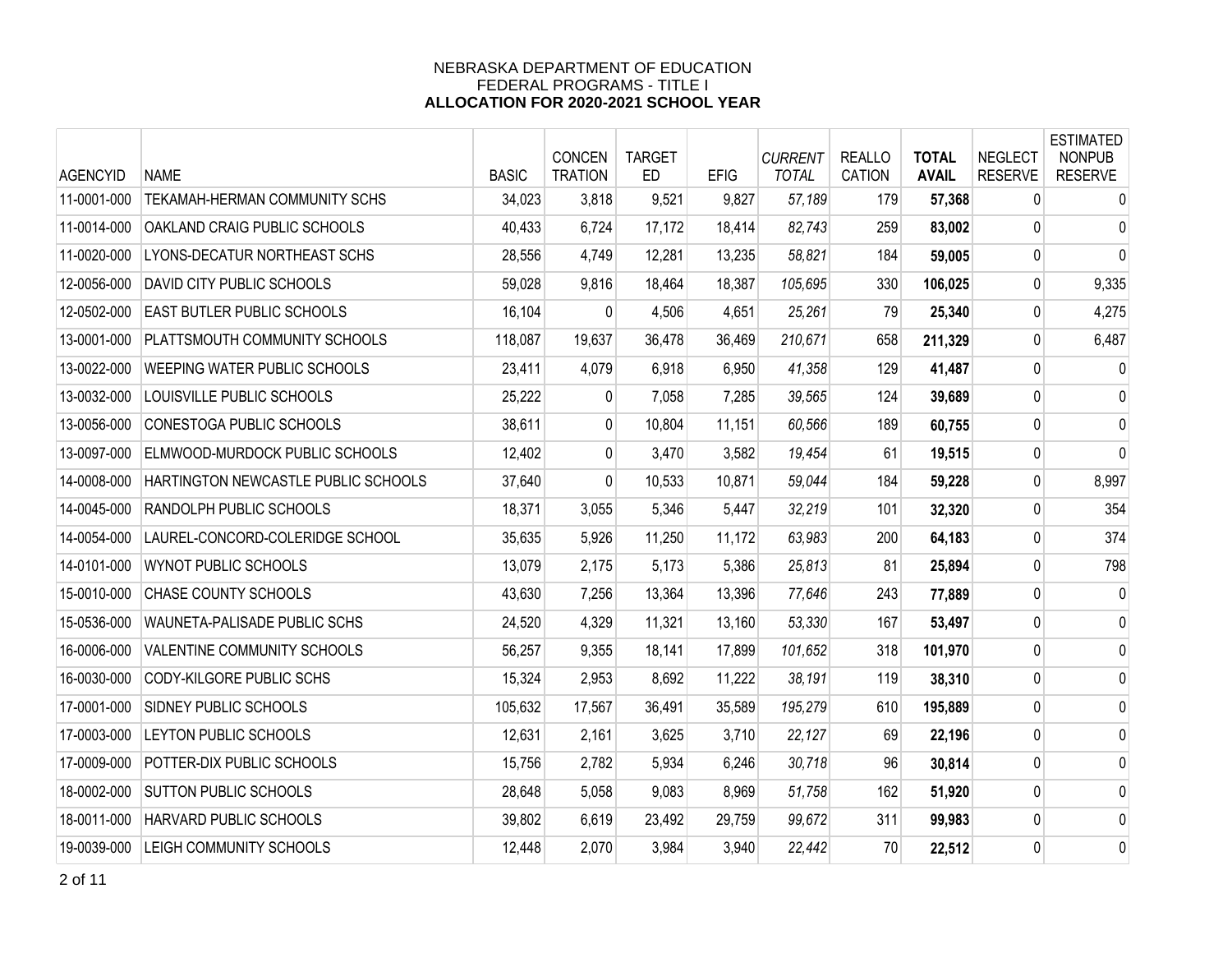| <b>AGENCYID</b> | <b>NAME</b>                          | <b>BASIC</b> | CONCEN<br><b>TRATION</b> | <b>TARGET</b><br><b>ED</b> | <b>EFIG</b> | <b>CURRENT</b><br><b>TOTAL</b> | <b>REALLO</b><br><b>CATION</b> | <b>TOTAL</b><br><b>AVAIL</b> | <b>NEGLECT</b><br><b>RESERVE</b> | <b>ESTIMATED</b><br><b>NONPUB</b><br><b>RESERVE</b> |
|-----------------|--------------------------------------|--------------|--------------------------|----------------------------|-------------|--------------------------------|--------------------------------|------------------------------|----------------------------------|-----------------------------------------------------|
| 19-0058-000     | <b>CLARKSON PUBLIC SCHOOLS</b>       | 14,000       | 2,328                    | 4,433                      | 4,398       | 25,159                         | 79                             | 25,238                       | 0                                | 689                                                 |
| 19-0070-000     | HOWELLS-DODGE CONSOLIDATED SCHOOLS   | 24,209       | 3,786                    | 6,774                      | 6,992       | 41,761                         | 130                            | 41,891                       | $\mathbf{0}$                     | 2,866                                               |
| 19-0123-000     | <b>SCHUYLER COMMUNITY SCHOOLS</b>    | 269,523      | 45,631                   | 132,965                    | 154,229     | 602,348                        | 1,882                          | 604,230                      | 0                                | 1,848                                               |
| 20-0001-000     | WEST POINT PUBLIC SCHOOLS            | 90,447       | 15,041                   | 30,360                     | 29,598      | 165,446                        | 517                            | 165,963                      | 0                                | 0                                                   |
| 20-0020-000     | <b>BANCROFT-ROSALIE COMM SCHOOLS</b> | 25,721       | 4,277                    | 12,552                     | 14,479      | 57,029                         | 178                            | 57,207                       | 0                                | 0                                                   |
| 20-0030-000     | WISNER-PILGER PUBLIC SCHOOLS         | 29,882       | 4,970                    | 9,788                      | 9,612       | 54,252                         | 169                            | 54,421                       | 0                                | 0                                                   |
| 21-0015-000     | ANSELMO-MERNA PUBLIC SCHOOLS         | 22,525       | 3,883                    | 9,062                      | 9,896       | 45,366                         | 142                            | 45,508                       | $\mathbf 0$                      | 0                                                   |
| 21-0025-000     | <b>BROKEN BOW PUBLIC SCHOOLS</b>     | 74,628       | 12,410                   | 27,375                     | 27,529      | 141,942                        | 443                            | 142,385                      | 0                                | 0                                                   |
| 21-0044-000     | <b>ANSLEY PUBLIC SCHOOLS</b>         | 17,493       | 2,909                    | 6,338                      | 6,334       | 33,074                         | 103                            | 33,177                       | 0                                | 0                                                   |
| 21-0084-000     | <b>SARGENT PUBLIC SCHOOLS</b>        | 19,787       | 3,291                    | 7,915                      | 8,281       | 39,274                         | 123                            | 39,397                       | 0                                | 0                                                   |
| 21-0089-000     | <b>ARNOLD PUBLIC SCHOOLS</b>         | 8,476        | 1,409                    | 3,265                      | 3,360       | 16,510                         | 52                             | 16,562                       | $\pmb{0}$                        | 0                                                   |
| 21-0180-000     | <b>CALLAWAY PUBLIC SCHOOLS</b>       | 15,729       | 2,616                    | 5,081                      | 5,011       | 28,437                         | 89                             | 28,526                       | 0                                | 0                                                   |
| 22-0011-000     | <b>SO SIOUX CITY COMMUNITY SCHS</b>  | 451,453      | 75,076                   | 248,188                    | 303,519     | 1.078.236                      | 3,369                          | 1,081,605                    | 0                                | 43,927                                              |
| 22-0031-000     | HOMER COMMUNITY SCHOOLS              | 30,019       | 4,992                    | 12,953                     | 13,976      | 61,940                         | 194                            | 62,134                       | 0                                | 988                                                 |
| 23-0002-000     | <b>CHADRON PUBLIC SCHOOLS</b>        | 86,309       | 14,376                   | 30,340                     | 31,166      | 162,191                        | 507                            | 162,698                      | 0                                | 0                                                   |
| 23-0071-000     | <b>CRAWFORD PUBLIC SCHOOLS</b>       | 22,621       | 3,762                    | 10,174                     | 11,221      | 47,778                         | 149                            | 47,927                       | 0                                | 0                                                   |
| 24-0001-000     | LEXINGTON PUBLIC SCHOOLS             | 440,010      | 73,172                   | 278,262                    | 363,544     | 1,154,988                      | 3,609                          | 1,158,597                    | 0                                | 0                                                   |
| 24-0004-000     | OVERTON PUBLIC SCHOOLS               | 26,192       | 4,356                    | 10,884                     | 11,570      | 53,002                         | 166                            | 53,168                       | 0                                | 0                                                   |
| 24-0011-000     | <b>COZAD COMMUNITY SCHOOLS</b>       | 95,048       | 15,806                   | 39,317                     | 41,718      | 191,889                        | 600                            | 192,489                      | 0                                | 0                                                   |
| 24-0020-000     | GOTHENBURG PUBLIC SCHOOLS            | 65,458       | 10,885                   | 21,718                     | 21,245      | 119,306                        | 373                            | 119,679                      | 0                                | 0                                                   |
| 24-0101-000     | SUMNER-EDDYVILLE-MILLER SCHS         | 20,940       | 3,483                    | 11,077                     | 13,287      | 48,787                         | 152                            | 48,939                       | 0                                | 0                                                   |
| 25-0025-000     | <b>CREEK VALLEY SCHOOLS</b>          | 25,349       | 4,215                    | 8,468                      | 8,267       | 46,299                         | 145                            | 46,444                       | 0                                | 0                                                   |
| 25-0095-000     | <b>SOUTH PLATTE PUBLIC SCHOOLS</b>   | 22,304       | 3,709                    | 12,259                     | 14,990      | 53,262                         | 166                            | 53,428                       | 0                                | 0                                                   |
| 26-0001-000     | PONCA PUBLIC SCHOOLS                 | 19,402       | 0                        | 5,429                      | 5,604       | 30,435                         | 95                             | 30,530                       | $\mathbf 0$                      | 0                                                   |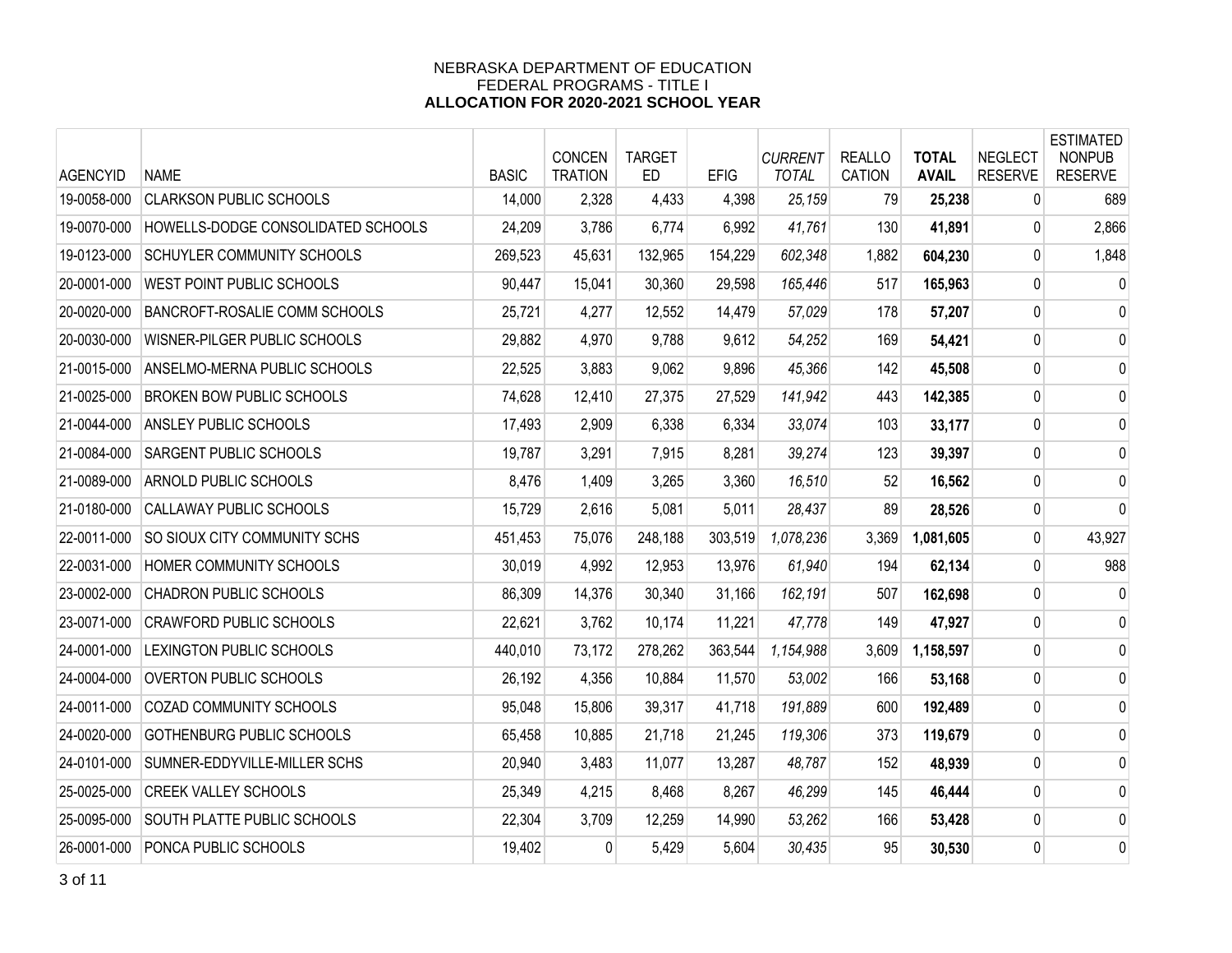| <b>AGENCYID</b> | <b>NAME</b>                           | <b>BASIC</b> | <b>CONCEN</b><br><b>TRATION</b> | <b>TARGET</b><br>ED. | <b>EFIG</b> | <b>CURRENT</b><br><b>TOTAL</b> | <b>REALLO</b><br>CATION | <b>TOTAL</b><br><b>AVAIL</b> | <b>NEGLECT</b><br><b>RESERVE</b> | <b>ESTIMATED</b><br><b>NONPUB</b><br><b>RESERVE</b> |
|-----------------|---------------------------------------|--------------|---------------------------------|----------------------|-------------|--------------------------------|-------------------------|------------------------------|----------------------------------|-----------------------------------------------------|
| 26-0070-000     | ALLEN CONSOLIDATED SCHOOLS            | 12,631       | 2,126                           | 3,534                | 3,648       | 21,939                         | 69                      | 22,008                       | $\mathbf{0}$                     | $\mathbf 0$                                         |
| 26-0561-000     | <b>EMERSON-HUBBARD PUBLIC SCHOOLS</b> | 40,556       | 6,744                           | 20,359               | 23,821      | 91,480                         | 286                     | 91,766                       | 0                                | 0                                                   |
| 27-0001-000     | <b>FREMONT PUBLIC SCHOOLS</b>         | 526,822      | 128,584                         | 204,246              | 227,277     | 1,086,929                      | 3,396                   | 1,090,325                    | 70,124                           | 26,529                                              |
| 27-0062-000     | <b>SCRIBNER-SNYDER COMMUNITY SCHS</b> | 31,156       | 5,324                           | 11,236               | 11,772      | 59,488                         | 186                     | 59,674                       | 0                                | 0                                                   |
| 27-0594-000     | LOGAN VIEW PUBLIC SCHOOLS             | 40,418       | 6,721                           | 12,317               | 12,367      | 71,823                         | 224                     | 72,047                       | $\Omega$                         | 0                                                   |
| 27-0595-000     | NORTH BEND CENTRAL PUBLIC SCHS        | 34,313       | 5,236                           | 9,602                | 9,910       | 59,061                         | 185                     | 59,246                       | $\Omega$                         | $\mathbf{0}$                                        |
| 28-0001-000     | OMAHA PUBLIC SCHOOLS                  | 9,026,446    | 2,209,043                       | 6,732,215            |             | 9,204,325 27,172,029           |                         | 84,886 27,256,915            | 381,670                          | 1,598,716                                           |
| 28-0010-000     | <b>ELKHORN PUBLIC SCHOOLS</b>         | 125,626      | 0                               | 0                    | 0           | 125,626                        | 392                     | 126,018                      | $\mathbf{0}$                     | $\mathbf{0}$                                        |
| 28-0015-000     | DOUGLAS CO WEST COMMUNITY SCHS        | 59,995       | 9,791                           | 16,788               | 17,328      | 103,902                        | 325                     | 104,227                      | $\mathbf{0}$                     | 0                                                   |
| 28-0017-000     | MILLARD PUBLIC SCHOOLS                | 996,656      | 0                               | 470,050              | 520,335     | 1,987,041                      | 6,208                   | 1,993,249                    | 567,519                          | 26,941                                              |
| 28-0054-000     | <b>RALSTON PUBLIC SCHOOLS</b>         | 281,167      | 68,822                          | 99,899               | 110,586     | 560,474                        | 1,751                   | 562,225                      | 0                                | 5,985                                               |
| 28-0059-000     | BENNINGTON PUBLIC SCHOOLS             | 55,683       | $\overline{0}$                  | 15,582               | 16,083      | 87,348                         | 273                     | 87,621                       | 0                                | $\Omega$                                            |
| 28-0066-000     | <b>WESTSIDE COMMUNITY SCHOOLS</b>     | 303,046      | 0                               | 108,336              | 121,217     | 532,599                        | 1,664                   | 534,263                      | $\mathbf{0}$                     | 15,185                                              |
| 29-0117-000     | DUNDY CO STRATTON PUBLIC SCHS         | 44,434       | 7,776                           | 19,752               | 22,608      | 94,570                         | 295                     | 94,865                       | 0                                | $\mathbf 0$                                         |
| 30-0001-000     | <b>EXETER-MILLIGAN PUBLIC SCHOOLS</b> | 8,587        | 0                               | 2,287                | 2,385       | 13,259                         | 41                      | 13,300                       | $\mathbf{0}$                     | 0                                                   |
| 30-0025-000     | <b>FILLMORE CENTRAL PUBLIC SCHS</b>   | 54,977       | 9,143                           | 23,082               | 24,639      | 111,841                        | 349                     | 112,190                      | 9,725                            | 0                                                   |
| 30-0054-000     | SHICKLEY PUBLIC SCHOOLS               | 4,182        | 695                             | 1,199                | 1,228       | 7,304                          | 23                      | 7,327                        | $\mathbf{0}$                     | 0                                                   |
| 31-0506-000     | <b>FRANKLIN PUBLIC SCHOOLS</b>        | 31,709       | 5,273                           | 14,214               | 15,646      | 66,842                         | 209                     | 67,051                       | 0                                | 0                                                   |
| 32-0046-000     | <b>MAYWOOD PUBLIC SCHOOLS</b>         | 16,000       | 2,787                           | 6,796                | 7,333       | 32,916                         | 103                     | 33,019                       | 0                                | 0                                                   |
| 32-0095-000     | EUSTIS-FARNAM PUBLIC SCHOOLS          | 13,684       | 2,275                           | 4,484                | 4,403       | 24,846                         | 78                      | 24,924                       | 0                                | 0                                                   |
| 32-0125-000     | MEDICINE VALLEY PUBLIC SCHOOLS        | 10,217       | 1,699                           | 5,107                | 5,963       | 22,986                         | 72                      | 23,058                       | 0                                | 0                                                   |
| 33-0018-000     | ARAPAHOE PUBLIC SCHOOLS               | 35,118       | 5,840                           | 16,802               | 19,181      | 76,941                         | 240                     | 77,181                       | 0                                | 0                                                   |
| 33-0021-000     | <b>CAMBRIDGE PUBLIC SCHOOLS</b>       | 18,767       | 3,121                           | 6,706                | 6,656       | 35,250                         | 110                     | 35,360                       | 0                                | 0                                                   |
| 33-0540-000     | <b>SOUTHERN VALLEY SCHOOLS</b>        | 42,257       | 7,460                           | 14,356               | 14,396      | 78,469                         | 245                     | 78,714                       | 0                                | 0                                                   |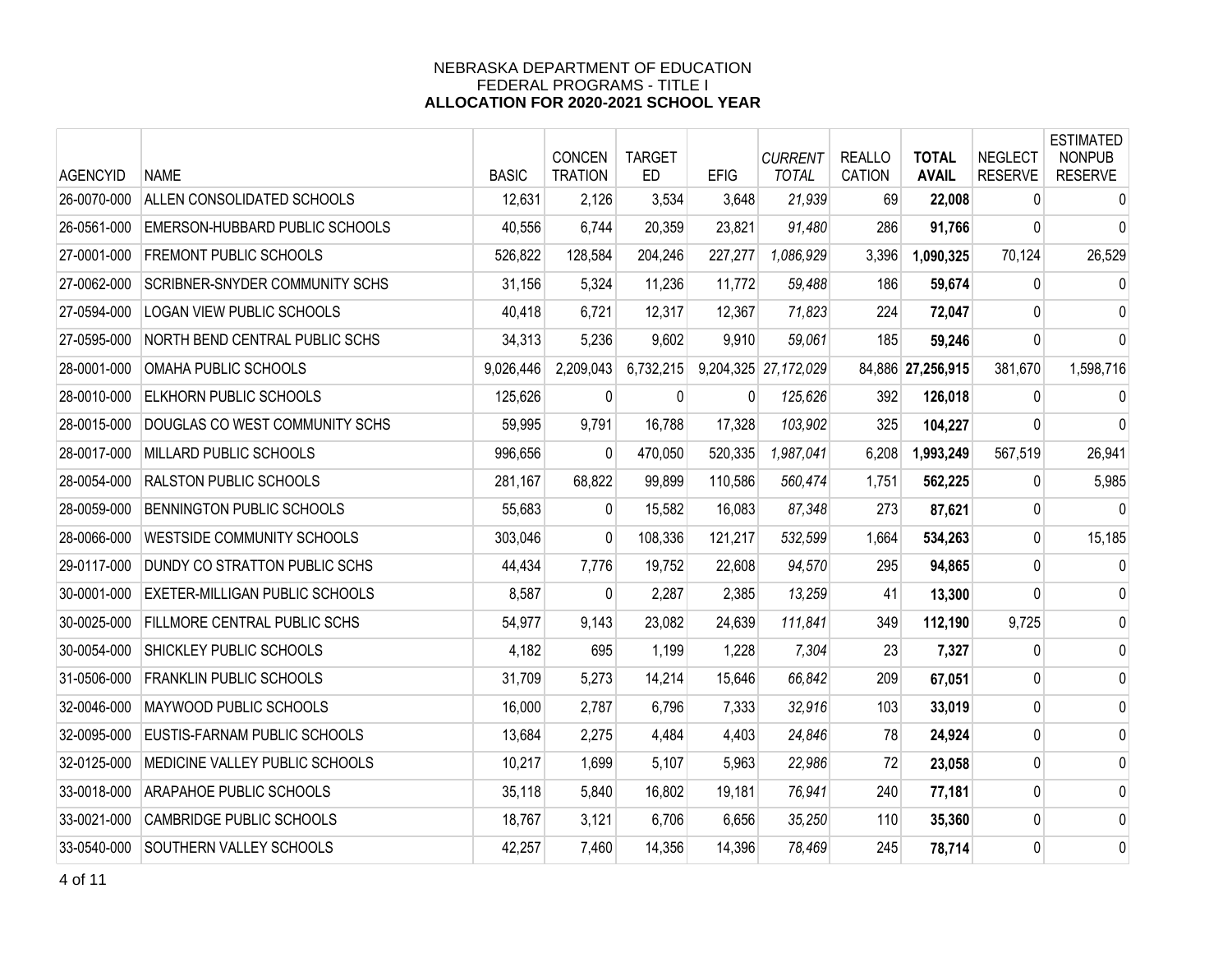| <b>AGENCYID</b> | <b>NAME</b>                        | <b>BASIC</b> | <b>CONCEN</b><br><b>TRATION</b> | <b>TARGET</b><br><b>ED</b> | <b>EFIG</b> | <b>CURRENT</b><br><b>TOTAL</b> | <b>REALLO</b><br><b>CATION</b> | <b>TOTAL</b><br><b>AVAIL</b> | <b>NEGLECT</b><br><b>RESERVE</b> | <b>ESTIMATED</b><br><b>NONPUB</b><br><b>RESERVE</b> |
|-----------------|------------------------------------|--------------|---------------------------------|----------------------------|-------------|--------------------------------|--------------------------------|------------------------------|----------------------------------|-----------------------------------------------------|
| 34-0001-000     | SOUTHERN SCHOOL DISTRICT 1         | 44,871       | 7,462                           | 20,829                     | 23,390      | 96,552                         | 302                            | 96,854                       | 0                                | 782                                                 |
| 34-0015-000     | <b>BEATRICE PUBLIC SCHOOLS</b>     | 215,872      | 35,899                          | 80,892                     | 82,180      | 414,843                        | 1,296                          | 416,139                      | $\mathbf{0}$                     | 10,616                                              |
| 34-0034-000     | <b>FREEMAN PUBLIC SCHOOLS</b>      | 14,736       | $\overline{0}$                  | 4,123                      | 4,256       | 23,115                         | 72                             | 23,187                       | $\mathbf 0$                      | 0                                                   |
| 34-0100-000     | DILLER-ODELL PUBLIC SCHOOLS        | 11,998       | 0                               | 3,358                      | 3,466       | 18,822                         | 59                             | 18,881                       | 0                                | 0                                                   |
| 35-0001-000     | <b>GARDEN COUNTY SCHOOLS</b>       | 35,596       | 5,920                           | 17,498                     | 20,259      | 79,273                         | 248                            | 79,521                       | 0                                | 0                                                   |
| 36-0100-000     | <b>BURWELL PUBLIC SCHOOLS</b>      | 25,758       | 4,284                           | 9,592                      | 9,716       | 49,350                         | 154                            | 49,504                       | 0                                | 0                                                   |
| 37-0030-000     | ELWOOD PUBLIC SCHOOLS              | 20,208       | 3,520                           | 6,386                      | 6,340       | 36,454                         | 114                            | 36,568                       | $\mathbf 0$                      | 0                                                   |
| 38-0011-000     | HYANNIS AREA SCHOOLS               | 15,367       | 2,556                           | 5,588                      | 5,598       | 29,109                         | 91                             | 29,200                       | 0                                | $\mathbf 0$                                         |
| 39-0060-000     | CENTRAL VALLEY PUBLIC SCHOOLS      | 35,997       | 5,986                           | 13,560                     | 13,810      | 69,353                         | 217                            | 69,570                       | 0                                | $\mathbf 0$                                         |
| 40-0002-000     | <b>GRAND ISLAND PUBLIC SCHOOLS</b> | 1,103,501    | 272,782                         | 542,118                    | 600,113     | 2,518,514                      | 7,869                          | 2,526,383                    | 37,982                           | 14,507                                              |
| 40-0082-000     | NORTHWEST PUBLIC SCHOOLS           | 71,435       | 11,879                          | 26,761                     | 27,184      | 137,259                        | 429                            | 137,688                      | 0                                | 0                                                   |
| 40-0083-000     | WOOD RIVER RURAL SCHOOLS           | 53,669       | 8,925                           | 19,421                     | 19,399      | 101,414                        | 317                            | 101,731                      | 0                                | 0                                                   |
| 40-0126-000     | DONIPHAN-TRUMBULL PUBLIC SCHS      | 23,365       | 2,638                           | 6,539                      | 6,749       | 39,291                         | 123                            | 39,414                       | 0                                | 0                                                   |
| 41-0002-000     | GILTNER PUBLIC SCHOOLS             | 8,118        | 1,433                           | 2,341                      | 2,379       | 14,271                         | 45                             | 14,316                       | $\mathbf 0$                      | $\mathbf 0$                                         |
| 41-0091-000     | HAMPTON PUBLIC SCHOOL              | 7,987        | 1,328                           | 2,433                      | 2,443       | 14,191                         | 44                             | 14,235                       | 0                                | 284                                                 |
| 41-0504-000     | <b>AURORA PUBLIC SCHOOLS</b>       | 79,288       | 13,185                          | 24,207                     | 24,290      | 140,970                        | 440                            | 141,410                      | 0                                | 0                                                   |
| 42-0002-000     | ALMA PUBLIC SCHOOLS                | 29,893       | 4,971                           | 11,087                     | 11,559      | 57,510                         | 180                            | 57,690                       | 0                                | 0                                                   |
| 43-0079-000     | HAYES CENTER PUBLIC SCHOOLS        | 15,367       | 2,579                           | 7,702                      | 9,559       | 35,207                         | 110                            | 35,317                       | 0                                | 0                                                   |
| 44-0070-000     | <b>HITCHCOCK CO SCH SYSTEM</b>     | 34,523       | 5,741                           | 13,162                     | 13,479      | 66,905                         | 209                            | 67,114                       | 0                                | $\mathbf{0}$                                        |
| 45-0007-000     | O'NEILL PUBLIC SCHOOLS             | 89,677       | 14,913                          | 30,410                     | 29,558      | 164,558                        | 514                            | 165,072                      | 0                                | 7,874                                               |
| 45-0044-000     | <b>STUART PUBLIC SCHOOLS</b>       | 13,126       | 2,183                           | 5,605                      | 6,023       | 26,937                         | 84                             | 27,021                       | 0                                | 0                                                   |
| 45-0137-000     | <b>CHAMBERS PUBLIC SCHOOLS</b>     | 9,335        | 1,552                           | 3,069                      | 3,011       | 16,967                         | 53                             | 17,020                       | $\mathbf 0$                      | 0                                                   |
| 45-0239-000     | WEST HOLT PUBLIC SCHOOLS           | 36,840       | 6,126                           | 12,175                     | 11,924      | 67,065                         | 210                            | 67,275                       | 0                                | 3,548                                               |
| 46-0001-000     | MULLEN PUBLIC SCHOOLS              | 10,962       | 1,823                           | 4,292                      | 4,448       | 21,525                         | 67                             | 21,592                       | $\mathbf 0$                      | 0                                                   |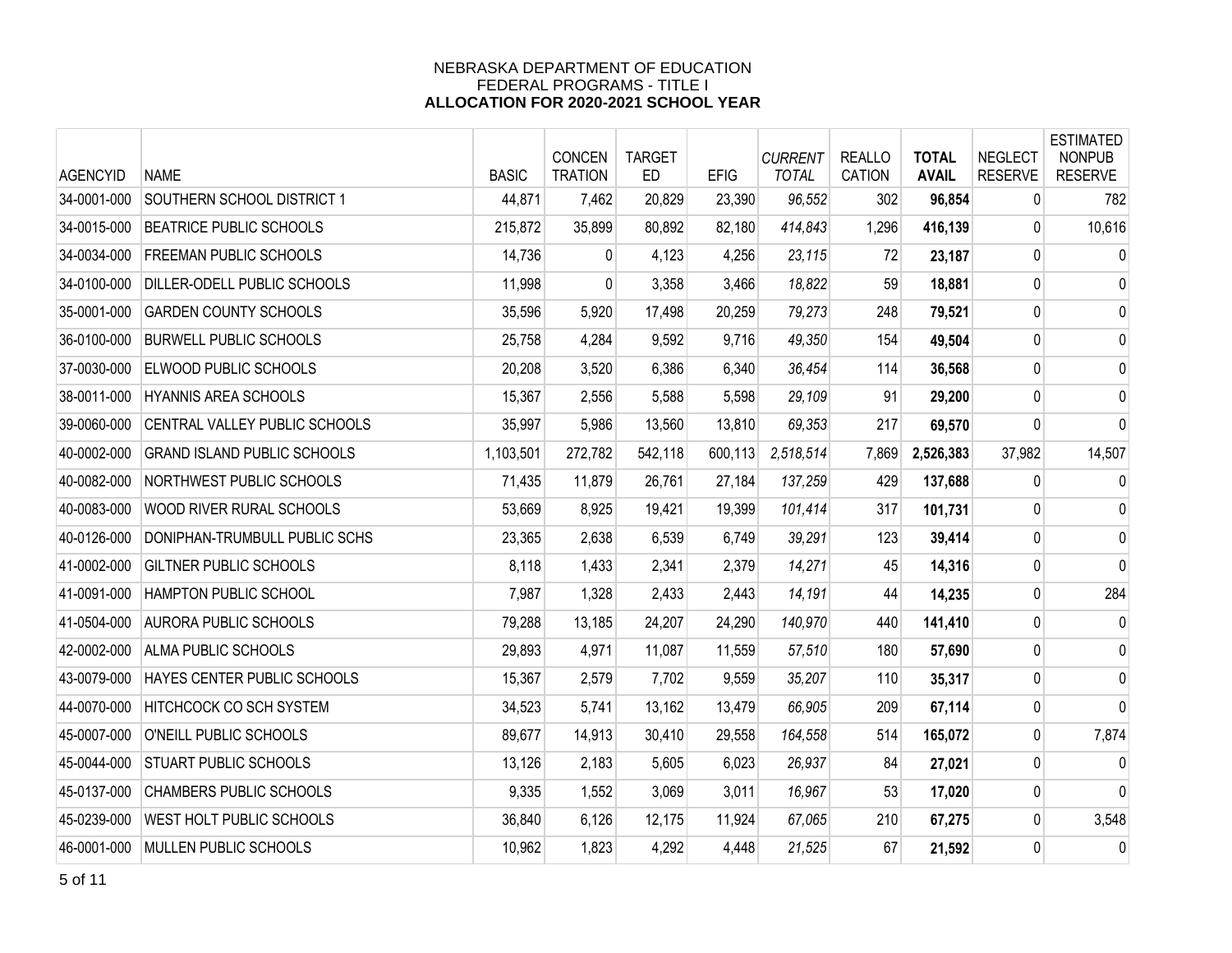| <b>AGENCYID</b> | <b>NAME</b>                         | <b>BASIC</b> | CONCEN<br><b>TRATION</b> | <b>TARGET</b><br>ED. | <b>EFIG</b> | <b>CURRENT</b><br><b>TOTAL</b> | <b>REALLO</b><br>CATION | <b>TOTAL</b><br><b>AVAIL</b> | <b>NEGLECT</b><br><b>RESERVE</b> | <b>ESTIMATED</b><br><b>NONPUB</b><br><b>RESERVE</b> |
|-----------------|-------------------------------------|--------------|--------------------------|----------------------|-------------|--------------------------------|-------------------------|------------------------------|----------------------------------|-----------------------------------------------------|
| 47-0001-000     | <b>ST PAUL PUBLIC SCHOOLS</b>       | 42,440       | 7,058                    | 13,573               | 13,425      | 76,496                         | 239                     | 76,735                       | 0                                | 0                                                   |
| 47-0100-000     | CENTURA PUBLIC SCHOOLS              | 36,043       | 5,994                    | 11,205               | 11,180      | 64,422                         | 201                     | 64,623                       | 0                                | $\mathbf 0$                                         |
| 47-0103-000     | <b>ELBA PUBLIC SCHOOLS</b>          | 11,031       | 1,834                    | 7,098                | 9,341       | 29,304                         | 92                      | 29,396                       | 0                                | $\mathbf{0}$                                        |
| 48-0008-000     | <b>FAIRBURY PUBLIC SCHOOLS</b>      | 92,157       | 15,326                   | 37,522               | 39,552      | 184,557                        | 577                     | 185,134                      | 0                                | 407                                                 |
| 48-0300-000     | TRI COUNTY PUBLIC SCHOOLS           | 25,028       | 4,162                    | 7,524                | 7,587       | 44,301                         | 138                     | 44,439                       | 0                                | 336                                                 |
| 48-0303-000     | MERIDIAN PUBLIC SCHOOLS             | 23,029       | 4,015                    | 11,124               | 13,307      | 51,475                         | 161                     | 51,636                       | 0                                | $\mathbf 0$                                         |
| 49-0033-000     | <b>STERLING PUBLIC SCHOOLS</b>      | 14,103       | $\mathbf{0}$             | 3,947                | 4,074       | 22,124                         | 69                      | 22,193                       | 0                                | $\mathbf 0$                                         |
| 49-0050-000     | JOHNSON CO CENTRAL PUBLIC SCHS      | 57,890       | 9,627                    | 21,116               | 21,175      | 109,808                        | 343                     | 110,151                      | 0                                | 8,891                                               |
| 50-0001-000     | WILCOX-HILDRETH PUBLIC SCHOOLS      | 18,224       | 3,030                    | 6,126                | 5,970       | 33,350                         | 104                     | 33,454                       | 0                                | $\mathbf 0$                                         |
| 50-0501-000     | <b>AXTELL COMMUNITY SCHOOLS</b>     | 12,313       | 685                      | 3,446                | 3,556       | 20,000                         | 62                      | 20,062                       | $\mathbf{0}$                     | 0                                                   |
| 50-0503-000     | MINDEN PUBLIC SCHOOLS               | 61,485       | 10,225                   | 19,947               | 19,645      | 111,302                        | 348                     | 111,650                      | 0                                | $\mathbf 0$                                         |
| 51-0001-000     | OGALLALA PUBLIC SCHOOLS             | 102,115      | 16,981                   | 43,663               | 46,947      | 209,706                        | 655                     | 210,361                      | 0                                | 6,612                                               |
| 51-0006-000     | PAXTON CONSOLIDATED SCHOOLS         | 18,664       | 3,104                    | 7,628                | 8,054       | 37,450                         | 117                     | 37,567                       | 0                                | $\mathbf 0$                                         |
| 52-0100-000     | <b>KEYA PAHA COUNTY SCHOOLS</b>     | 11,103       | 1,846                    | 4,282                | 4,409       | 21,640                         | 68                      | 21,708                       | 0                                | 0                                                   |
| 53-0001-000     | KIMBALL PUBLIC SCHOOLS              | 46,424       | 7,720                    | 15,824               | 15,357      | 85,325                         | 267                     | 85,592                       | 0                                | $\mathbf 0$                                         |
| 54-0013-000     | CREIGHTON COMMUNITY PUBLIC SCHOOLS  | 24,457       | 4,067                    | 7,491                | 7,509       | 43,524                         | 136                     | 43,660                       | 0                                | 5,164                                               |
| 54-0096-000     | <b>CROFTON COMMUNITY SCHOOLS</b>    | 26,500       | 4,678                    | 7,836                | 7,904       | 46,918                         | 147                     | 47,065                       | 0                                | 6,910                                               |
| 54-0501-000     | NIOBRARA PUBLIC SCHOOLS             | 32,629       | 5,587                    | 24,992               | 35,072      | 98,280                         | 307                     | 98,587                       | 0                                | $\mathbf 0$                                         |
| 54-0505-000     | <b>SANTEE COMMUNITY SCHOOLS</b>     | 30,911       | 5,141                    | 21,969               | 30,046      | 88,067                         | 275                     | 88,342                       | 0                                | 0                                                   |
| 54-0576-000     | WAUSA PUBLIC SCHOOLS                | 13,802       | 2,505                    | 4,079                | 4,124       | 24,510                         | 77                      | 24,587                       | 0                                | $\mathbf 0$                                         |
| 54-0583-000     | <b>VERDIGRE PUBLIC SCHOOLS</b>      | 5,832        | 970                      | 2,851                | 3,291       | 12,944                         | 40                      | 12,984                       | 0                                | $\mathbf 0$                                         |
| 54-0586-000     | <b>BLOOMFIELD COMMUNITY SCHOOLS</b> | 24,171       | 4,268                    | 8,841                | 9,185       | 46,465                         | 145                     | 46,610                       | 0                                | $\mathbf{0}$                                        |
| 55-0001-000     | LINCOLN PUBLIC SCHOOLS              | 3,341,642    | 444,488                  | 2,189,442            | 2,630,384   | 8,605,956                      | 26,887                  | 8,632,843                    | 76,186                           | 178,938                                             |
| 55-0145-000     | WAVERLY SCHOOL DISTRICT 145         | 81,877       | $\Omega$                 | 22,911               | 23,647      | 128,435                        | 401                     | 128,836                      | 0                                | 1,250                                               |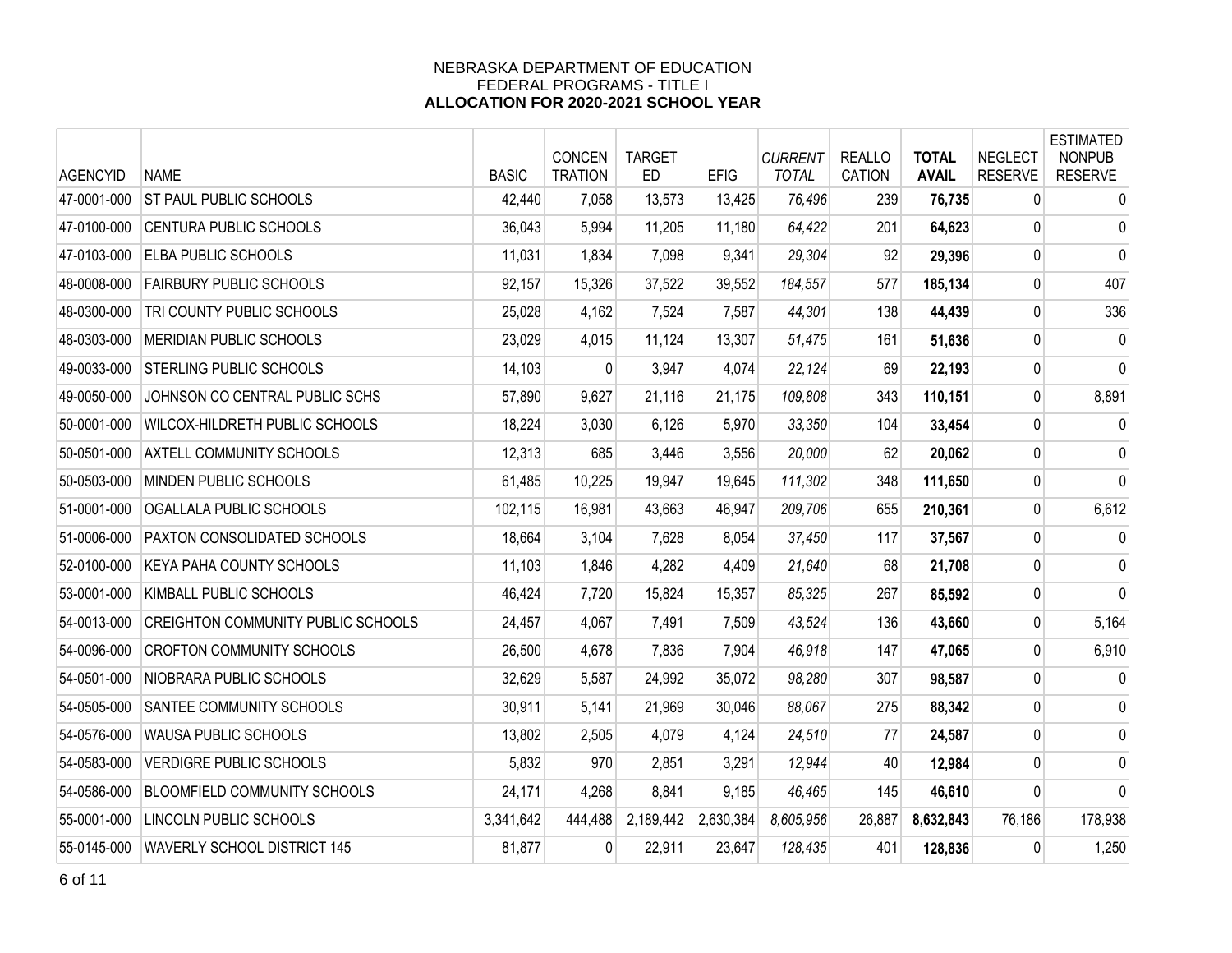| <b>AGENCYID</b> | <b>NAME</b>                           | <b>BASIC</b> | <b>CONCEN</b><br><b>TRATION</b> | <b>TARGET</b><br><b>ED</b> | <b>EFIG</b> | <b>CURRENT</b><br><b>TOTAL</b> | <b>REALLO</b><br>CATION | <b>TOTAL</b><br><b>AVAIL</b> | <b>NEGLECT</b><br><b>RESERVE</b> | <b>ESTIMATED</b><br><b>NONPUB</b><br><b>RESERVE</b> |
|-----------------|---------------------------------------|--------------|---------------------------------|----------------------------|-------------|--------------------------------|-------------------------|------------------------------|----------------------------------|-----------------------------------------------------|
| 55-0148-000     | MALCOLM PUBLIC SCHOOLS                | 15,133       | 0                               | 4,235                      | 4,371       | 23,739                         | 74                      | 23,813                       | $\mathbf{0}$                     | $\mathbf 0$                                         |
| 55-0160-000     | NORRIS SCHOOL DIST 160                | 63,251       | $\overline{0}$                  | 17,699                     | 18,268      | 99,218                         | 310                     | 99,528                       | 0                                | 0                                                   |
| 55-0161-000     | <b>RAYMOND CENTRAL PUBLIC SCHOOLS</b> | 31,625       | 0                               | 8,850                      | 9,134       | 49,609                         | 155                     | 49,764                       | 0                                | 2,899                                               |
| 56-0001-000     | <b>NORTH PLATTE PUBLIC SCHOOLS</b>    | 462,795      | 73,307                          | 174,945                    | 193,661     | 904,708                        | 2,827                   | 907,535                      | 12,762                           | 14,704                                              |
| 56-0006-000     | <b>BRADY PUBLIC SCHOOLS</b>           | 15,697       | 2,611                           | 5,080                      | 5,007       | 28,395                         | 89                      | 28,484                       | $\mathbf{0}$                     | $\mathbf 0$                                         |
| 56-0007-000     | MAXWELL PUBLIC SCHOOLS                | 24,478       | 4,071                           | 12,544                     | 14,825      | 55,918                         | 175                     | 56,093                       | 0                                | 0                                                   |
| 56-0037-000     | HERSHEY PUBLIC SCHOOLS                | 24,026       | 3,995                           | 7,452                      | 7,441       | 42,914                         | 134                     | 43,048                       | 0                                | 0                                                   |
| 56-0055-000     | <b>SUTHERLAND PUBLIC SCHOOLS</b>      | 17,514       | 1,958                           | 4,901                      | 5,058       | 29,431                         | 92                      | 29,523                       | 0                                | $\mathbf 0$                                         |
| 56-0565-000     | WALLACE PUBLIC SCH DIST 65 R          | 12,065       | 2,006                           | 4,202                      | 4,116       | 22,389                         | 70                      | 22,459                       | 0                                | 0                                                   |
| 57-0501-000     | <b>STAPLETON PUBLIC SCHOOLS</b>       | 12,320       | 2,049                           | 4,083                      | 3,996       | 22,448                         | 70                      | 22,518                       | 0                                | 0                                                   |
| 58-0025-000     | LOUP COUNTY PUBLIC SCHOOLS            | 9,862        | 1,640                           | 3,978                      | 4,177       | 19,657                         | 61                      | 19,718                       | 0                                | 0                                                   |
| 59-0001-000     | <b>MADISON PUBLIC SCHOOLS</b>         | 77,049       | 12,813                          | 31,132                     | 32,711      | 153,705                        | 480                     | 154,185                      | 0                                | 4,066                                               |
| 59-0002-000     | NORFOLK PUBLIC SCHOOLS                | 471,616      | 74,383                          | 174,990                    | 194,723     | 915,712                        | 2,861                   | 918,573                      | 18,014                           | 30,550                                              |
| 59-0005-000     | <b>BATTLE CREEK PUBLIC SCHOOLS</b>    | 24,514       | 0                               | 6,860                      | 7,080       | 38,454                         | 120                     | 38,574                       | $\Omega$                         | 4,894                                               |
| 59-0013-000     | NEWMAN GROVE PUBLIC SCHOOLS           | 22,363       | 3,948                           | 8,015                      | 8,251       | 42,577                         | 133                     | 42,710                       | 0                                | $\mathbf 0$                                         |
| 59-0080-000     | <b>ELKHORN VALLEY SCHOOLS</b>         | 27,597       | 4,864                           | 10,261                     | 10,747      | 53,469                         | 167                     | 53,636                       | 0                                | 3,438                                               |
| 60-0090-000     | <b>MC PHERSON COUNTY SCHOOLS</b>      | $\Omega$     | 0                               | 0                          | 0           | 0                              | $\mathbf{0}$            | $\bf{0}$                     | 0                                | 0                                                   |
| 61-0004-000     | CENTRAL CITY PUBLIC SCHOOLS           | 65,390       | 10,874                          | 21,891                     | 21,358      | 119,513                        | 373                     | 119,886                      | $\pmb{0}$                        | 0                                                   |
| 61-0049-000     | <b>PALMER PUBLIC SCHOOLS</b>          | 20,012       | 3,328                           | 8,754                      | 9,495       | 41,589                         | 130                     | 41,719                       | 0                                | 0                                                   |
| 62-0021-000     | <b>BAYARD PUBLIC SCHOOLS</b>          | 54,524       | 9,067                           | 26,410                     | 30,347      | 120,348                        | 376                     | 120,724                      | 0                                | 0                                                   |
| 62-0063-000     | <b>BRIDGEPORT PUBLIC SCHOOLS</b>      | 47,418       | 7,885                           | 18,135                     | 18,600      | 92,038                         | 288                     | 92,326                       | 0                                | 0                                                   |
| 63-0001-000     | <b>FULLERTON PUBLIC SCHOOLS</b>       | 19,578       | 3,336                           | 5,679                      | 5,664       | 34,257                         | 107                     | 34,364                       | 0                                | 0                                                   |
| 63-0030-000     | TWIN RIVER PUBLIC SCHOOLS             | 33,682       | 5,825                           | 9,911                      | 10,007      | 59,425                         | 186                     | 59,611                       | 0                                | 0                                                   |
| 64-0023-000     | JOHNSON-BROCK PUBLIC SCHOOLS          | 21,438       | 3,565                           | 7,990                      | 8,097       | 41,090                         | 128                     | 41,218                       | 0                                | 0                                                   |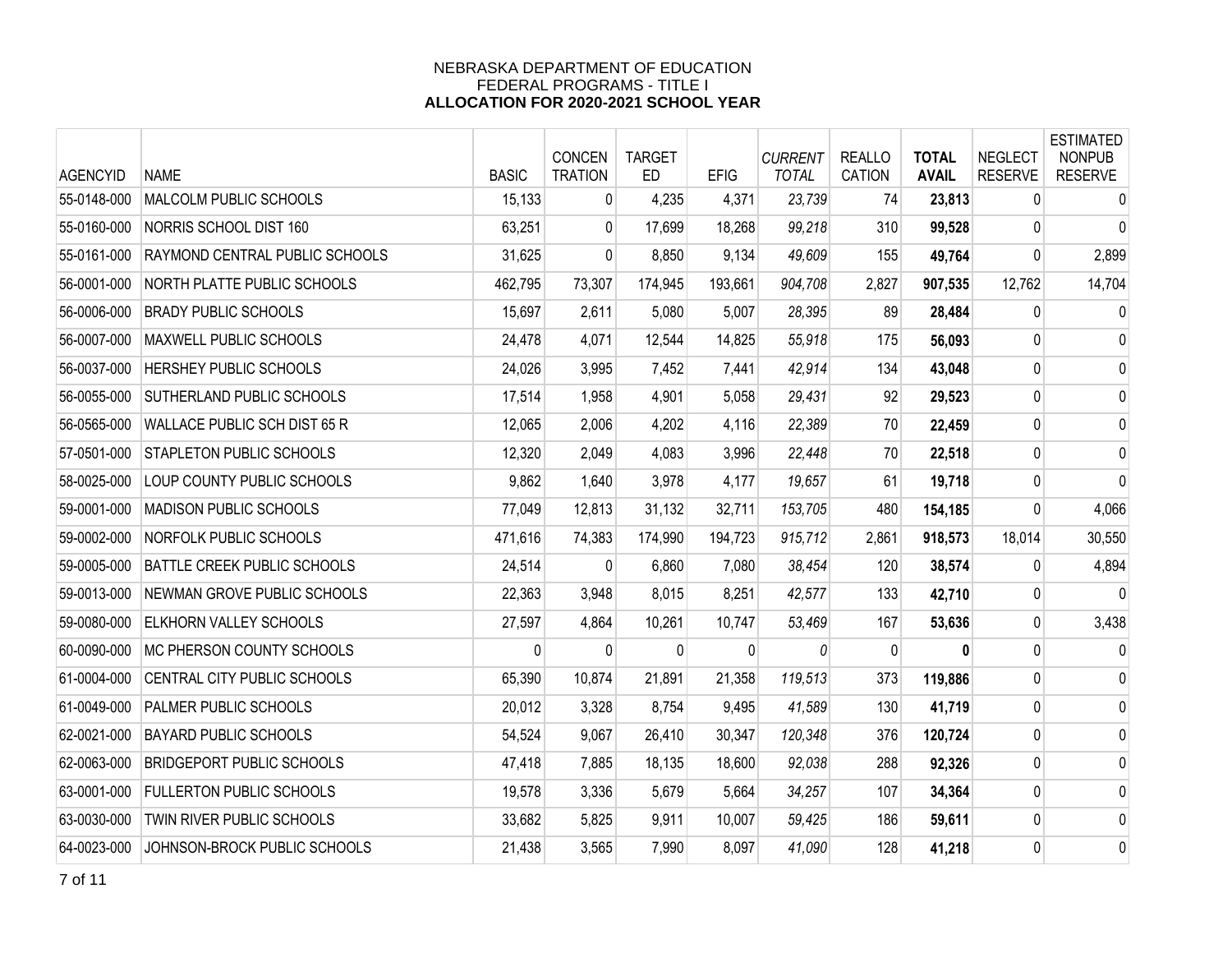| <b>AGENCYID</b> | <b>NAME</b>                           | <b>BASIC</b> | <b>CONCEN</b><br><b>TRATION</b> | <b>TARGET</b><br><b>ED</b> | <b>EFIG</b> | <b>CURRENT</b><br><b>TOTAL</b> | <b>REALLO</b><br>CATION | <b>TOTAL</b><br><b>AVAIL</b> | <b>NEGLECT</b><br><b>RESERVE</b> | <b>ESTIMATED</b><br><b>NONPUB</b><br><b>RESERVE</b> |
|-----------------|---------------------------------------|--------------|---------------------------------|----------------------------|-------------|--------------------------------|-------------------------|------------------------------|----------------------------------|-----------------------------------------------------|
| 64-0029-000     | <b>AUBURN PUBLIC SCHOOLS</b>          | 68,392       | 11,373                          | 22,926                     | 22,360      | 125,051                        | 391                     | 125,442                      | $\mathbf{0}$                     | $\mathbf 0$                                         |
| 65-0011-000     | <b>SUPERIOR PUBLIC SCHOOLS</b>        | 45,680       | 7,597                           | 18,702                     | 19,760      | 91,739                         | 287                     | 92,026                       | 0                                | 0                                                   |
| 65-2005-000     | SOUTH CENTRAL NEBRASKA UNIFIED 5      | 61,542       | 10,234                          | 20,674                     | 20,151      | 112,601                        | 352                     | 112,953                      | $\mathbf 0$                      | 0                                                   |
| 66-0027-000     | SYRACUSE-DUNBAR-AVOCA SCHOOLS         | 40,356       | 0                               | 11,293                     | 11,656      | 63,305                         | 198                     | 63,503                       | 0                                | 0                                                   |
| 66-0111-000     | NEBRASKA CITY PUBLIC SCHOOLS          | 159,948      | 26,599                          | 60,858                     | 62,269      | 309.674                        | 968                     | 310,642                      | 0                                | 15,116                                              |
| 66-0501-000     | PALMYRA DISTRICT OR 1                 | 19,596       | 0                               | 5,484                      | 5,660       | 30,740                         | 96                      | 30,836                       | 0                                | $\mathbf 0$                                         |
| 67-0001-000     | PAWNEE CITY PUBLIC SCHOOLS            | 30,556       | 5,081                           | 17,999                     | 22,779      | 76,415                         | 239                     | 76,654                       | 0                                | 0                                                   |
| 67-0069-000     | LEWISTON CONSOLIDATED SCHOOLS         | 19,367       | 3,221                           | 7,487                      | 7,717       | 37,792                         | 118                     | 37,910                       | 0                                | 0                                                   |
| 68-0020-000     | PERKINS COUNTY SCHOOLS                | 27,684       | 2,384                           | 7,747                      | 7,996       | 45,811                         | 143                     | 45,954                       | 0                                | 0                                                   |
| 69-0044-000     | <b>HOLDREGE PUBLIC SCHOOLS</b>        | 81,314       | 13,522                          | 26,835                     | 26,293      | 147,964                        | 462                     | 148,426                      | 0                                | 0                                                   |
| 69-0054-000     | <b>BERTRAND PUBLIC SCHOOLS</b>        | 20,244       | 3,367                           | 6,794                      | 6,624       | 37,029                         | 116                     | 37,145                       | 0                                | 0                                                   |
| 69-0055-000     | LOOMIS PUBLIC SCHOOLS                 | 14,307       | 2,379                           | 4,726                      | 4,630       | 26,042                         | 81                      | 26,123                       | 0                                | $\mathbf 0$                                         |
| 70-0002-000     | PIERCE PUBLIC SCHOOLS                 | 33,372       | $\Omega$                        | 9,338                      | 9,638       | 52,348                         | 164                     | 52,512                       | 0                                | 2,264                                               |
| 70-0005-000     | PLAINVIEW PUBLIC SCHOOLS              | 36,486       | 6,067                           | 14,735                     | 15,480      | 72,768                         | 227                     | 72,995                       | 0                                | 5,598                                               |
| 70-0542-000     | OSMOND COMMUNITY SCHOOLS              | 18,966       | 3,154                           | 5,675                      | 5,731       | 33,526                         | 105                     | 33,631                       | 0                                | 3,014                                               |
| 71-0001-000     | COLUMBUS PUBLIC SCHOOLS               | 321,843      | 0                               | 121,663                    | 134,679     | 578,185                        | 1,806                   | 579,991                      | 0                                | 23,138                                              |
| 71-0005-000     | <b>LAKEVIEW COMMUNITY SCHOOLS</b>     | 70,179       | 11,670                          | 20,711                     | 21,007      | 123,567                        | 386                     | 123,953                      | 0                                | 2,370                                               |
| 71-0067-000     | HUMPHREY PUBLIC SCHOOLS               | 16,492       | 0                               | 4,615                      | 4,763       | 25,870                         | 81                      | 25,951                       | 0                                | 5,174                                               |
| 72-0015-000     | <b>CROSS COUNTY COMMUNITY SCHOOLS</b> | 19,697       | 3,276                           | 5,530                      | 5,702       | 34,205                         | 107                     | 34,312                       | 0                                | 0                                                   |
| 72-0019-000     | OSCEOLA PUBLIC SCHOOLS                | 12,865       | 0                               | 3,600                      | 3,716       | 20,181                         | 63                      | 20,244                       | 0                                | 0                                                   |
| 72-0032-000     | SHELBY - RISING CITY PUBLIC SCHOOLS   | 34,225       | 5,692                           | 11,744                     | 11,413      | 63,074                         | 197                     | 63,271                       | 0                                | 2,597                                               |
| 72-0075-000     | <b>HIGH PLAINS COMMUNITY SCHOOLS</b>  | 22,223       | 3,695                           | 7,519                      | 7,313       | 40,750                         | 127                     | 40,877                       | 0                                | $\mathbf{0}$                                        |
| 73-0017-000     | MC COOK PUBLIC SCHOOLS                | 124,902      | 20,771                          | 43,766                     | 43,007      | 232,446                        | 726                     | 233,172                      | $\mathbf{0}$                     | 8,082                                               |
| 73-0179-000     | <b>SOUTHWEST PUBLIC SCHOOLS</b>       | 30,400       | 5,055                           | 10,239                     | 9,972       | 55,666                         | 174                     | 55,840                       | $\Omega$                         | 0                                                   |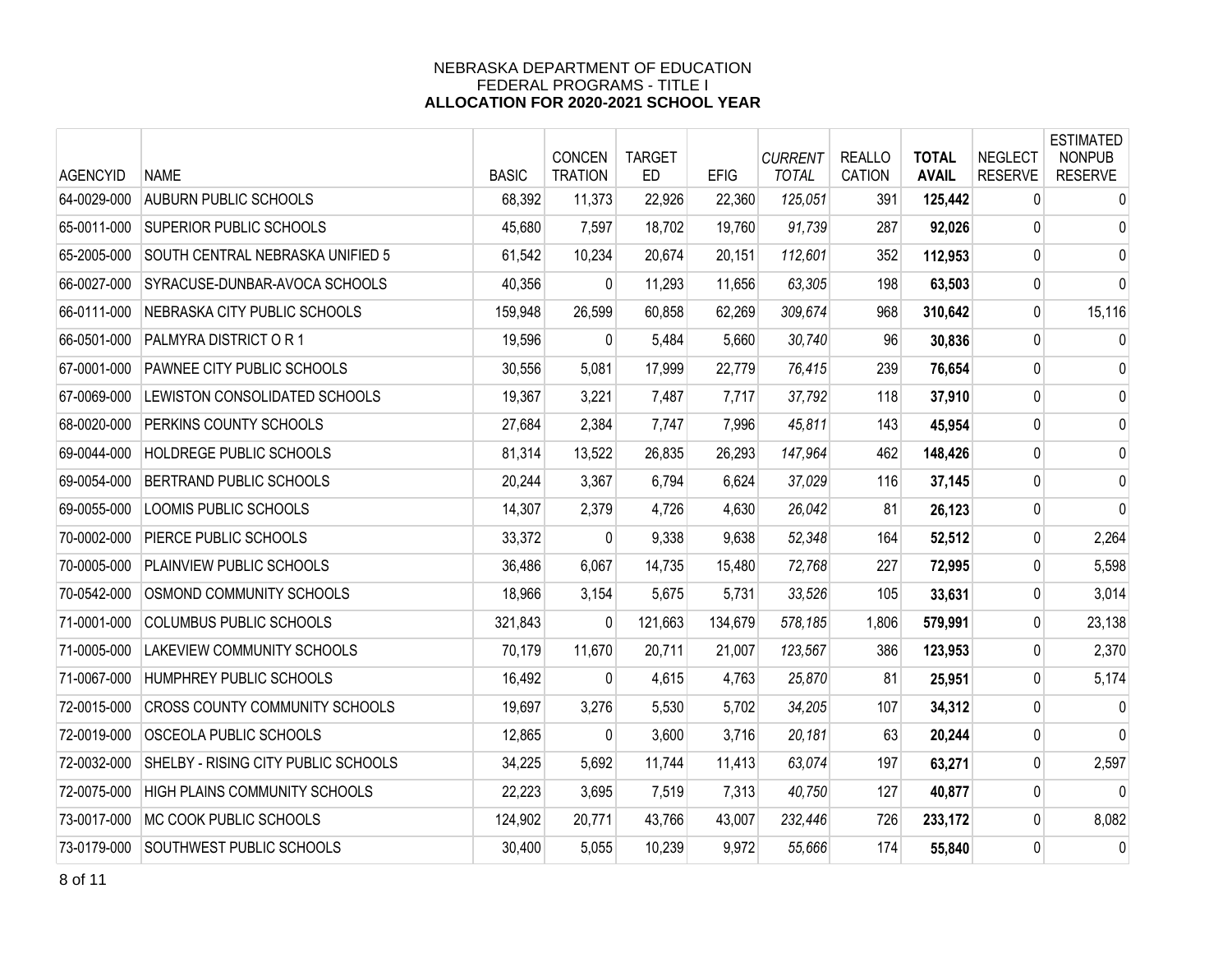| <b>AGENCYID</b> | <b>NAME</b>                              | <b>BASIC</b> | CONCEN<br><b>TRATION</b> | <b>TARGET</b><br><b>ED</b> | <b>EFIG</b> | <b>CURRENT</b><br><b>TOTAL</b> | <b>REALLO</b><br><b>CATION</b> | <b>TOTAL</b><br><b>AVAIL</b> | <b>NEGLECT</b><br><b>RESERVE</b> | <b>ESTIMATED</b><br><b>NONPUB</b><br><b>RESERVE</b> |
|-----------------|------------------------------------------|--------------|--------------------------|----------------------------|-------------|--------------------------------|--------------------------------|------------------------------|----------------------------------|-----------------------------------------------------|
| 74-0056-000     | <b>FALLS CITY PUBLIC SCHOOLS</b>         | 97,665       | 16,242                   | 39,709                     | 41,833      | 195,449                        | 611                            | 196,060                      | $\mathbf{0}$                     | 10,329                                              |
| 74-0070-000     | HUMBOLDT TABLE ROCK STEINAUER            | 45,680       | 7,768                    | 17,430                     | 18,742      | 89,620                         | 280                            | 89,900                       | 0                                | 0                                                   |
| 75-0100-000     | <b>ROCK COUNTY PUBLIC SCHOOLS</b>        | 20,537       | 3,416                    | 8,675                      | 9,282       | 41,910                         | 131                            | 42,041                       | $\overline{0}$                   | $\mathbf{0}$                                        |
| 76-0002-000     | <b>CRETE PUBLIC SCHOOLS</b>              | 248,194      | 41,274                   | 116,997                    | 132,504     | 538,969                        | 1,684                          | 540,653                      | 0                                | 20,059                                              |
| 76-0044-000     | DORCHESTER PUBLIC SCHOOL                 | 19,998       | 3,326                    | 7,430                      | 7,517       | 38,271                         | 120                            | 38,391                       | 0                                | $\mathbf 0$                                         |
| 76-0068-000     | <b>FRIEND PUBLIC SCHOOLS</b>             | 15,522       | $\Omega$                 | 4,343                      | 4,483       | 24,348                         | 76                             | 24,424                       | 0                                | 0                                                   |
| 76-0082-000     | WILBER-CLATONIA PUBLIC SCHOOLS           | 40,298       | 6,702                    | 12,813                     | 12,696      | 72,509                         | 227                            | 72,736                       | 0                                | $\mathbf 0$                                         |
| 77-0001-000     | <b>BELLEVUE PUBLIC SCHOOLS</b>           | 482,106      | $\mathbf{0}$             | 195,536                    | 216,454     | 894,096                        | 2,793                          | 896,889                      | 2,210                            | 13,828                                              |
| 77-0027-000     | PAPILLION LA VISTA COMMUNITY SCHOOLS     | 412,786      | $\overline{0}$           | $\mathbf{0}$               | $\Omega$    | 412,786                        | 1,290                          | 414,076                      | 0                                | 7,257                                               |
| 77-0037-000     | <b>GRETNA PUBLIC SCHOOLS</b>             | 90,802       | $\overline{0}$           | 25,409                     | 26,225      | 142,436                        | 445                            | 142,881                      | 0                                | 0                                                   |
| 77-0046-000     | SPRINGFIELD PLATTEVIEW COMMUNITY SCHOOLS | 39,386       | $\overline{0}$           | 11,021                     | 11,376      | 61,783                         | 193                            | 61,976                       | $\mathbf{0}$                     | $\mathbf 0$                                         |
| 78-0001-000     | ASHLAND-GREENWOOD PUBLIC SCHS            | 58,522       | 9,732                    | 16,956                     | 17,302      | 102,512                        | 320                            | 102,832                      | 0                                | 0                                                   |
| 78-0009-000     | YUTAN PUBLIC SCHOOLS                     | 18,447       | $\Omega$                 | 5,162                      | 5,328       | 28,937                         | 90                             | 29,027                       | 0                                | $\mathbf{0}$                                        |
| 78-0039-000     | WAHOO PUBLIC SCHOOLS                     | 69,257       | 7,315                    | 19,380                     | 20,003      | 115,955                        | 362                            | 116,317                      | 0                                | 12,223                                              |
| 78-0072-000     | <b>MEAD PUBLIC SCHOOLS</b>               | 18,525       | 3,195                    | 5,203                      | 5,364       | 32,287                         | 101                            | 32,388                       | 0                                | $\Omega$                                            |
| 78-0107-000     | CEDAR BLUFFS PUBLIC SCHOOLS              | 33,872       | 5,633                    | 21,597                     | 28,314      | 89,416                         | 279                            | 89,695                       | 0                                | 0                                                   |
| 79-0002-000     | <b>MINATARE PUBLIC SCHOOLS</b>           | 32,767       | 5,908                    | 20,767                     | 26,883      | 86,325                         | 270                            | 86,595                       | $\mathbf{0}$                     | 0                                                   |
| 79-0011-000     | MORRILL PUBLIC SCHOOLS                   | 50,733       | 8,437                    | 21,337                     | 22,792      | 103,299                        | 323                            | 103,622                      | $\mathbf{0}$                     | $\mathbf 0$                                         |
| 79-0016-000     | <b>GERING PUBLIC SCHOOLS</b>             | 206,720      | 34,377                   | 74,479                     | 74,234      | 389,810                        | 1,218                          | 391,028                      | 0                                | $\mathbf 0$                                         |
| 79-0031-000     | MITCHELL PUBLIC SCHOOLS                  | 69,277       | 11,520                   | 29,445                     | 31,585      | 141,827                        | 443                            | 142,270                      | 0                                | 0                                                   |
| 79-0032-000     | SCOTTSBLUFF PUBLIC SCHOOLS               | 473,313      | 78,711                   | 249,304                    | 298,471     | 1,099,799                      | 3,436                          | 1,103,235                    | 10,934                           | 0                                                   |
| 80-0005-000     | MILFORD PUBLIC SCHOOLS                   | 32,208       | $\mathbf{0}$             | 9,012                      | 9,302       | 50,522                         | 158                            | 50,680                       | 0                                | $\mathbf 0$                                         |
| 80-0009-000     | <b>SEWARD PUBLIC SCHOOLS</b>             | 76,832       | $\overline{0}$           | 21,500                     | 22,191      | 120,523                        | 377                            | 120,900                      | 4,932                            | 11,727                                              |
| 80-0567-000     | CENTENNIAL PUBLIC SCHOOLS                | 42,312       | 7,036                    | 12,144                     | 12,430      | 73,922                         | 231                            | 74,153                       | 0                                | 2,174                                               |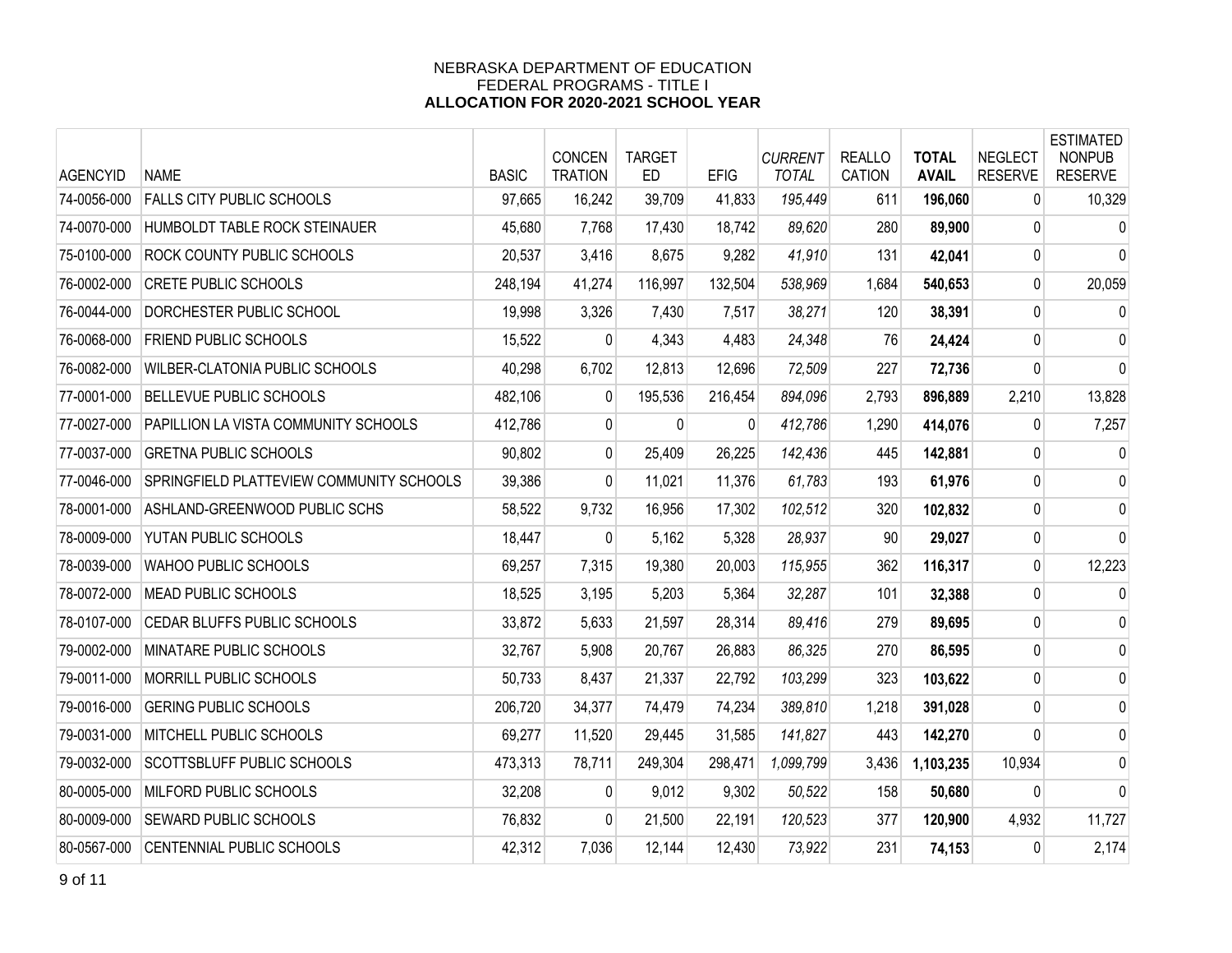| <b>AGENCYID</b> | <b>NAME</b>                          | <b>BASIC</b> | CONCEN<br><b>TRATION</b> | <b>TARGET</b><br>ED. | <b>EFIG</b> | <b>CURRENT</b><br><b>TOTAL</b> | <b>REALLO</b><br>CATION | <b>TOTAL</b><br><b>AVAIL</b> | <b>NEGLECT</b><br><b>RESERVE</b> | <b>ESTIMATED</b><br><b>NONPUB</b><br><b>RESERVE</b> |
|-----------------|--------------------------------------|--------------|--------------------------|----------------------|-------------|--------------------------------|-------------------------|------------------------------|----------------------------------|-----------------------------------------------------|
| 81-0003-000     | HAY SPRINGS PUBLIC SCHOOLS           | 11,976       | 1,992                    | 5,942                | 6,912       | 26,822                         | 84                      | 26,906                       | $\mathbf{0}$                     | 0                                                   |
| 81-0010-000     | <b>GORDON-RUSHVILLE PUBLIC SCHS</b>  | 90,227       | 15,111                   | 40,190               | 44,074      | 189,602                        | 592                     | 190,194                      | 0                                | $\mathbf 0$                                         |
| 82-0001-000     | LOUP CITY PUBLIC SCHOOLS             | 29,819       | 4,959                    | 13,043               | 14,148      | 61,969                         | 194                     | 62,163                       | 0                                | $\mathbf 0$                                         |
| 82-0015-000     | <b>LITCHFIELD PUBLIC SCHOOLS</b>     | 14,526       | 2,474                    | 5,266                | 5,382       | 27,648                         | 86                      | 27,734                       | 0                                | $\mathbf 0$                                         |
| 83-0500-000     | <b>SIOUX COUNTY PUBLIC SCHOOLS</b>   | 6,594        | 1,165                    | 1,937                | 1,958       | 11,654                         | 36                      | 11,690                       | 0                                | 0                                                   |
| 84-0003-000     | <b>STANTON COMMUNITY SCHOOLS</b>     | 27,156       | 4,602                    | 7,599                | 7,843       | 47,200                         | 147                     | 47,347                       | 0                                | $\mathbf 0$                                         |
| 85-0060-000     | <b>DESHLER PUBLIC SCHOOLS</b>        | 22,105       | 3,676                    | 8,675                | 9,002       | 43,458                         | 136                     | 43,594                       | 0                                | 4,484                                               |
| 85-0070-000     | THAYER CENTRAL COMMUNITY SCHS        | 32,844       | 5,770                    | 11,512               | 11,753      | 61,879                         | 193                     | 62,072                       | 0                                | 0                                                   |
| 85-2001-000     | BRUNING-DAVENPORT UNIFIED SYS        | 14,924       | 2,482                    | 4,537                | 4,558       | 26,501                         | 83                      | 26,584                       | 0                                | 2,008                                               |
| 86-0001-000     | THEDFORD PUBLIC SCHOOLS              | 13,702       | 2,279                    | 6,758                | 7,837       | 30,576                         | 96                      | 30,672                       | $\mathbf{0}$                     | 0                                                   |
| 87-0001-000     | PENDER PUBLIC SCHOOLS                | 27,629       | 4,594                    | 14,834               | 17,915      | 64,972                         | 203                     | 65,175                       | 0                                | $\mathbf 0$                                         |
| 87-0013-000     | WALTHILL PUBLIC SCHOOLS              | 75,419       | 13,208                   | 49,740               | 68,332      | 206,699                        | 646                     | 207,345                      | 0                                | 10,728                                              |
| 87-0016-000     | UMO N HO N NATION PUBLIC SCHS        | 100,919      | 16,782                   | 80,403               | 114,260     | 312,364                        | 976                     | 313,340                      | 0                                | 7,729                                               |
| 87-0017-000     | WINNEBAGO PUBLIC SCHOOLS DISTRICT 17 | 121,896      | 20,271                   | 86,396               | 118,047     | 346,610                        | 1,083                   | 347,693                      | 13,531                           | 44,308                                              |
| 88-0005-000     | ORD PUBLIC SCHOOLS                   | 61,399       | 10,211                   | 23,559               | 24,199      | 119,368                        | 373                     | 119,741                      | 0                                | 8,879                                               |
| 88-0021-000     | <b>ARCADIA PUBLIC SCHOOLS</b>        | 8,237        | 1,454                    | 2,922                | 2,993       | 15,606                         | 49                      | 15,655                       | 0                                | 0                                                   |
| 89-0001-000     | <b>BLAIR COMMUNITY SCHOOLS</b>       | 108,834      | $\overline{0}$           | 30,454               | 31,433      | 170,721                        | 533                     | 171,254                      | 0                                | 0                                                   |
| 89-0003-000     | FORT CALHOUN COMMUNITY SCHS          | 21,050       | 0                        | 5,891                | 6,080       | 33,021                         | 103                     | 33,124                       | 0                                | $\mathbf 0$                                         |
| 89-0024-000     | <b>ARLINGTON PUBLIC SCHOOLS</b>      | 28,985       | 0                        | 8,070                | 8,329       | 45,384                         | 142                     | 45,526                       | 0                                | $\mathbf{0}$                                        |
| 90-0017-000     | WAYNE COMMUNITY SCHOOLS              | 63,478       | 10,556                   | 20,554               | 20,254      | 114,842                        | 359                     | 115,201                      | 0                                | 2,764                                               |
| 90-0560-000     | WAKEFIELD PUBLIC SCHOOLS             | 48,696       | 8,098                    | 22,391               | 25,012      | 104,197                        | 326                     | 104,523                      | 0                                | $\mathbf 0$                                         |
| 90-0595-000     | WINSIDE PUBLIC SCHOOLS               | 11,578       | 1,952                    | 3,240                | 3,344       | 20,114                         | 63                      | 20,177                       | 0                                | 0                                                   |
| 91-0002-000     | <b>RED CLOUD COMMUNITY SCHOOLS</b>   | 26,919       | 4,476                    | 13,685               | 16,112      | 61,192                         | 191                     | 61,383                       | 0                                | 0                                                   |
| 91-0074-000     | <b>BLUE HILL COMMUNITY SCHOOLS</b>   | 23,787       | 3,956                    | 7,533                | 7,473       | 42,749                         | 134                     | 42,883                       | 0                                | $\mathbf 0$                                         |